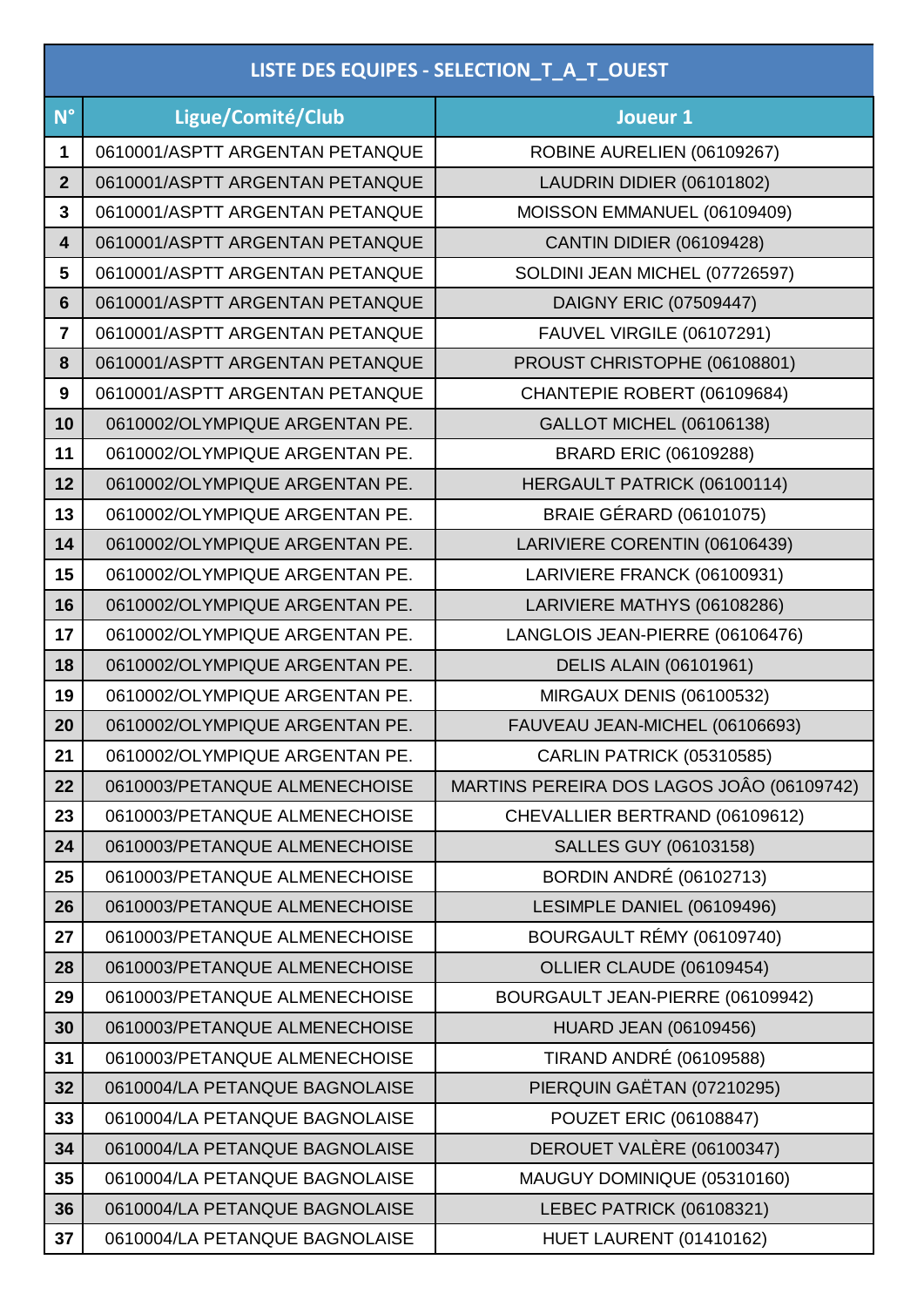| 38 | 0610004/LA PETANQUE BAGNOLAISE  | MARTIN LUDOVIC (06109995)         |
|----|---------------------------------|-----------------------------------|
| 39 | 0610004/LA PETANQUE BAGNOLAISE  | <b>JAMIN DAVID (05364477)</b>     |
| 40 | 0610004/LA PETANQUE BAGNOLAISE  | BOULAIRE OLIVIER (06101298)       |
| 41 | 0610004/LA PETANQUE BAGNOLAISE  | LOSAPPIO JOEL (06109978)          |
| 42 | 0610004/LA PETANQUE BAGNOLAISE  | MONNIER LAURENT (06108822)        |
| 43 | 0610004/LA PETANQUE BAGNOLAISE  | LESAGE JÉRÔME (06100675)          |
| 44 | 0610004/LA PETANQUE BAGNOLAISE  | LE BECHENNEC ARNAUD (06104718)    |
| 45 | 0610004/LA PETANQUE BAGNOLAISE  | FAUCHE STÉPHANE (06104456)        |
| 46 | 0610004/LA PETANQUE BAGNOLAISE  | <b>DEROUET YVES (06100295)</b>    |
| 47 | 0610005/OC BRIOUZE PETANQUE     | <b>GAUDIN BENOIT (06109887)</b>   |
| 48 | 0610005/OC BRIOUZE PETANQUE     | <b>CANIOU PASCAL (06109853)</b>   |
| 49 | 0610005/OC BRIOUZE PETANQUE     | JARDIN PHILIPPE (03114352)        |
| 50 | 0610005/OC BRIOUZE PETANQUE     | DELHOMMEAU SERGE (06101349)       |
| 51 | 0610011/PETANQUE FLERIENNE      | BOURGES BENJAMIN (01407886)       |
| 52 | 0610011/PETANQUE FLERIENNE      | LEPERE GUY (06108768)             |
| 53 | 0610011/PETANQUE FLERIENNE      | LEPONT PASCAL (06102635)          |
| 54 | 0610011/PETANQUE FLERIENNE      | DELAFOSSE YANNICK (06102562)      |
| 55 | 0610012/ABI LONLAY PETANQUE     | CHAPELLIERE ARNAUD (06108907)     |
| 56 | 0610012/ABI LONLAY PETANQUE     | CHAPELLIERE RAPHAËL (06109170)    |
| 57 | 0610012/ABI LONLAY PETANQUE     | GEHAN STEPHANE (01405014)         |
| 58 | 0610012/ABI LONLAY PETANQUE     | HATREL LUDOVIC (06109568)         |
| 59 | 0610012/ABI LONLAY PETANQUE     | AYOUL JONATHAN (06109072)         |
| 60 | 0610012/ABI LONLAY PETANQUE     | BACHELOT NICOLAS (05005645)       |
| 61 | 0610014/PETANQUE BOURGEOISE     | LEBRETON BRUNO (06105573)         |
| 62 | 0610014/PETANQUE BOURGEOISE     | LEBRETON DYLAN (06108115)         |
| 63 | 0610014/PETANQUE BOURGEOISE     | LAVIE CHRISTOPHE (06107470)       |
| 64 | 0610014/PETANQUE BOURGEOISE     | PESRARD PASCAL (06101475)         |
| 65 | 0610014/PETANQUE BOURGEOISE     | DUDOUIT CHRISTOPHE (05304026)     |
| 66 | 0610020/PETANQUE TINCHEBRAYENNE | LEVIEIL FABIEN (06108962)         |
| 67 | 0610020/PETANQUE TINCHEBRAYENNE | LEVIEIL PASCAL (06101603)         |
| 68 | 0610020/PETANQUE TINCHEBRAYENNE | MONNIER CLAUDE (01400985)         |
| 69 | 0610020/PETANQUE TINCHEBRAYENNE | PONSEEL MAXIME (01409249)         |
| 70 | 0610021/SL UROU ET CRENNES      | BLONDEAU JEAN LUC (06102433)      |
| 71 | 0610021/SL UROU ET CRENNES      | LORE CYRIL (06109685)             |
| 72 | 0610021/SL UROU ET CRENNES      | CHANTEPIE THOMAS (06109570)       |
| 73 | 0610021/SL UROU ET CRENNES      | JOLLET GÉRARD (09518562)          |
| 74 | 0610021/SL UROU ET CRENNES      | ROUSSEL JEAN-CLAUDE (06109413)    |
| 75 | 0610021/SL UROU ET CRENNES      | PIRES DE AMARIM FILIPE (06109847) |
| 76 | 0610021/SL UROU ET CRENNES      | LEPLAT PHILIPPE (06101102)        |
| 77 | 0610024/CLUB BOULISTE DE PACE   | DAVOUST VINCENT (06109724)        |